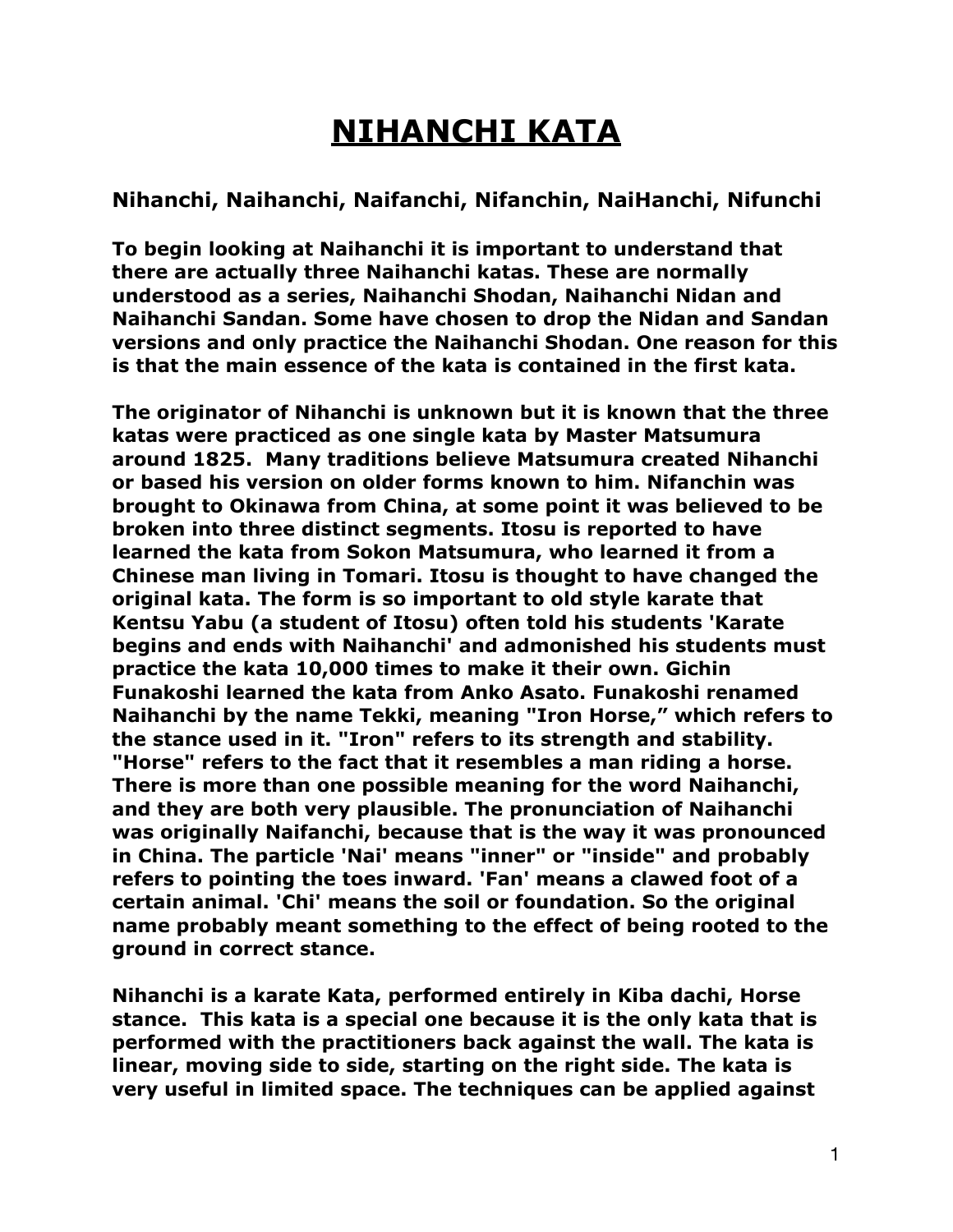**attackers at any angle. The side to side movements in a low stance builds balance and strength for fast footwork and body shifting. The kata also develops effective hip movement. The kata are intricate strategies of attacking and defensive movement, done in the kiba dachi, for the purpose of conditioning the legs to develop explosive power. The form makes use of in-fighting techniques ,whole body movement and grappling. It is also the first kata to start with a technique to the right instead of the left. Like Zen Shin Kotei. Some researchers believe that it was originally one kata broken into three separate parts. The fact that only Naihanchi/Tekki Shodan has a formal opening suggests the kata was split.** 

**Naihanchi contains many highly effective techniques & concepts that are of great value to today's martial artists. Few modern day students value the kata due to its simplistic appearance and fail to give it the attention it deserves. All the sideways steps in the kata are there in order to position you to strike an opponent who is now off centre due to the preceding technique, or to move you inside the effective range of an opponent's strike. It must be understood that each kata was intended to be applied as a stand alone self-defence system and were not designed to be used in conjunction with the others (although there is no reason why they could not be). Itsou believed Naihanchi to be so effective that even if it was the only thing the student ever learned they would be an able fighter.** 

**A distinct characteristic of the kata is the technique where the circular movement of the arms protects the head in a block, while simultaneously setting up the opening for the uraken, back fist. The appearance of the kata can be seen as simple, but from careful study and practice of the bunkai, it is very rich in techniques, and is seen as an effective fighting system. The punching and blocking motions are short because space is very restricted. The short techniques make Naihanchi a very difficult kata to master, and some consideration might be given to thinking of Naihanchi as a more technically advanced level form. When performing each of the Naihanchi kata, once the practitioner drops into the horse stance it is critical to keep their height consistent throughout the entire kata. The practitioner's height should not fluctuate up and down. The only way to build power is a strong stance for defence from the front and rear of the practitioner. However, it is extremely strong from the left and right sides of the practitioner. The weight distribution is equally spread between the two legs. If the weight is ever transferred to one leg the student looses all strength in the stance from the sides**